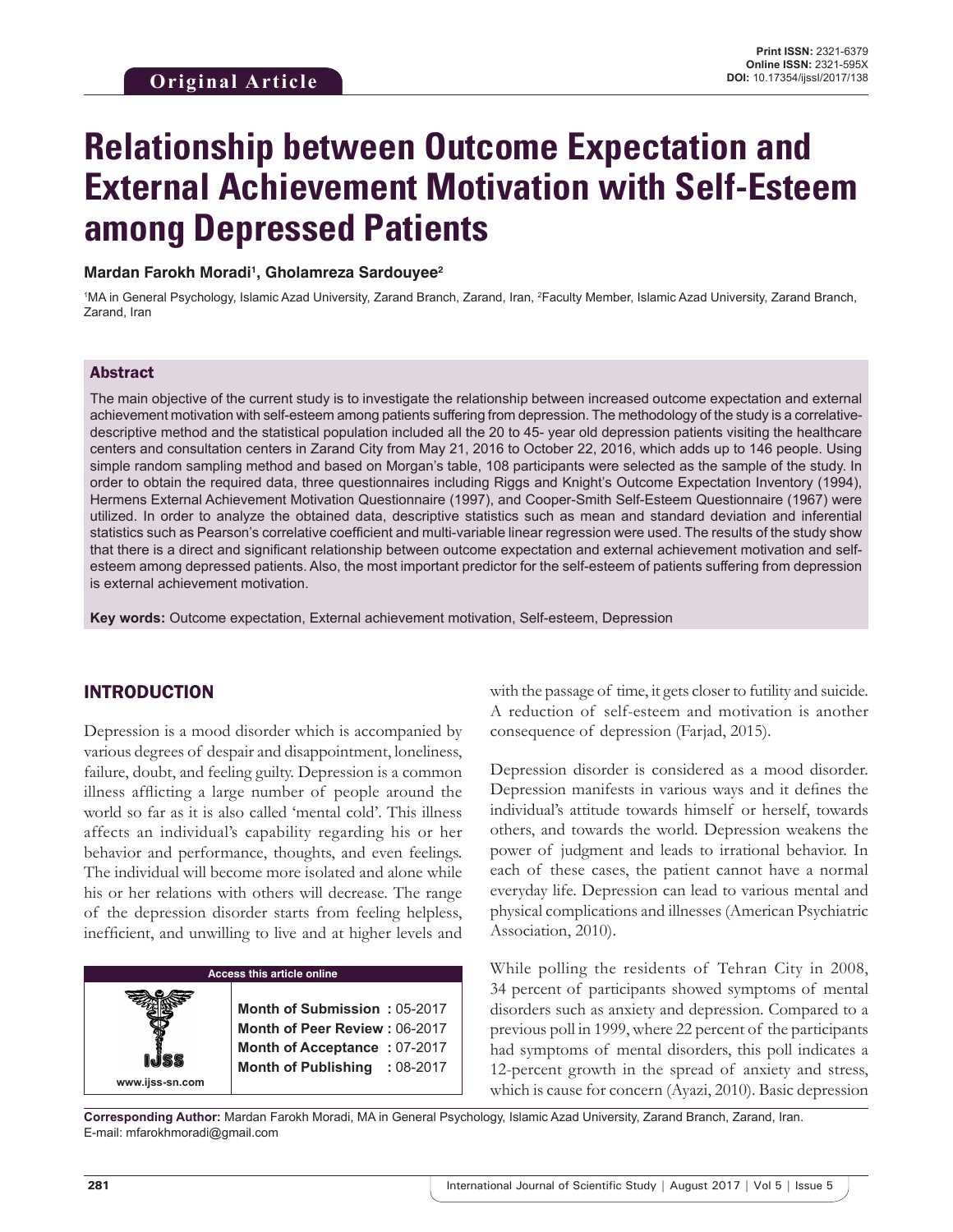leads to significant incapability for the individual regarding personal, social, and working life and impacts everyday activities such as eating, sleeping, as well as the health of the individual (Kaplan and Sudock, 2013).

Nevertheless, in almost all of the advanced and developed nations, depression has become one of the most important social complications,and in other countries of the world, discrimination and inequality, material and economic poverty have made people very tired. Lack of spirituality, distance from nature, immersing in material glamor, and trying to reach nowhere has cast human beings into a dangerous abyss, from which he cannot easily escape. While science advances, the negative impacts of depression on various angles of human life become more apparent and on the other hand, its relation with other cycles of human life is getting tighter. In studies carried out all around the world, the spread of depression among men and women has been reported as 20 percent. In previous studies, 23 percent of female office workers are afflicted with depression. This high rate of depression in the society, considering its wide range of impacts on the individual's mood and interaction with others, indicate the importance of factors affecting it and the psychological characteristics of depressed people, one of the most significant of which is self-esteem (Branden, 2015).

A person with low self-esteem will easily forget about his or her goals and move in the direction others choose for him or her. On the other hand, an individual with high self-esteem will be resilient in the face of various stresses, mental pressures, problems, and sudden complications. The signs of self-esteem include commitment and responsibility, the ability to establish healthy relations, having control over thoughts and feelings, having a correct understanding of facts, feeling useful, having goals, and self-awareness (Karimi, 2013).

The concept of self-value is one of the most basic factors in the proper growth of an individual's character. Having a strong will and self-confidence, the power of decision making, creativeness and innovation, healthy thoughts, as well as mental health have a direct relation with the level of self-esteem and self-value. Nowadays, in resolving and treating various personality and behavioral disorders, including shyness and isolation, pertinacity, aggressiveness, and laziness, evaluating and improving self-esteem, improving self-confidence, and personal and social skills are considered as the first or the most important step (Biabangard, 2014).

Virginiastirre (2010) believes that increasing self-esteem in the family is for creating structure in their system of interaction. This author finds a direct correlation between self-esteem and interpersonal relation and believes that low self-esteem is related to weak interpersonal relations. She emphasizes energy drain and directing the stopped energies through facilitating the growth and improvement of selfesteem and improving communication skills (Navabinejad, 2014).

According to Shamlou (2014), self-esteem is defined as continuous evaluations an individual carried out regarding himself or herself and that it is a type of personal judgment about the value of self.

Considering the wide range of the effects of depression on the behavior and mental health of the patient, it is expected that the depression disorder affect all the behaviors and expectations of the individual. Accordingly, increasing the outcome expectation, external motivation, and the selfesteem of individuals will have other shapes under the effects of this illness.

Holdun (2013) didn't find a significant difference regarding satisfaction with life among male and female teenagers. However, self-expectation and self-esteem showed a significant difference between these two groups. Self-expectation and self-esteem were higher among boys than girls. Another result of this study shows that there is a significant relationship between self-expectation and self-esteem and satisfaction with life. Bridges and Hanrish (2010) evaluated the role of inefficient beliefs and non-realistic expectation in depression and anxiety. The results show that inefficient beliefs and nonrealistic expectations have a positive and significant impact on causing depression and anxiety in individuals. Mines, Smith, and Braker (2004) concluded that the external achievement motivation of managers was the best predictor for their self-esteem. AmidiMazaher et al. (2015) concluded that self-efficiency and its components, particularly self-esteem, were related to outcome expectation. NouriAlavijeh (2015) concluded that self-efficacy and outcome expectation can play an intermediary role in the relation between an event, such as chronic pain and its consequences, i.e. depression and inability. Moreover, the intensity of perceived pain explains a significant variance of self-efficacy, inability, and fear of movement. Furthermore, self-efficacy explains a significant variance in outcome expectation and inability. The results of Heydari (2015) show that there is a relationship between internal motivation and external achievement motivation and self-esteem.

Efficacy expectation is the estimation of an individual for the probability that he or she can do something; while, outcome expectation is an individual's estimate of the probability of some social, physical, and self-measuring outcomes which will happen when the behavior is concluded. The importance of distinguishing between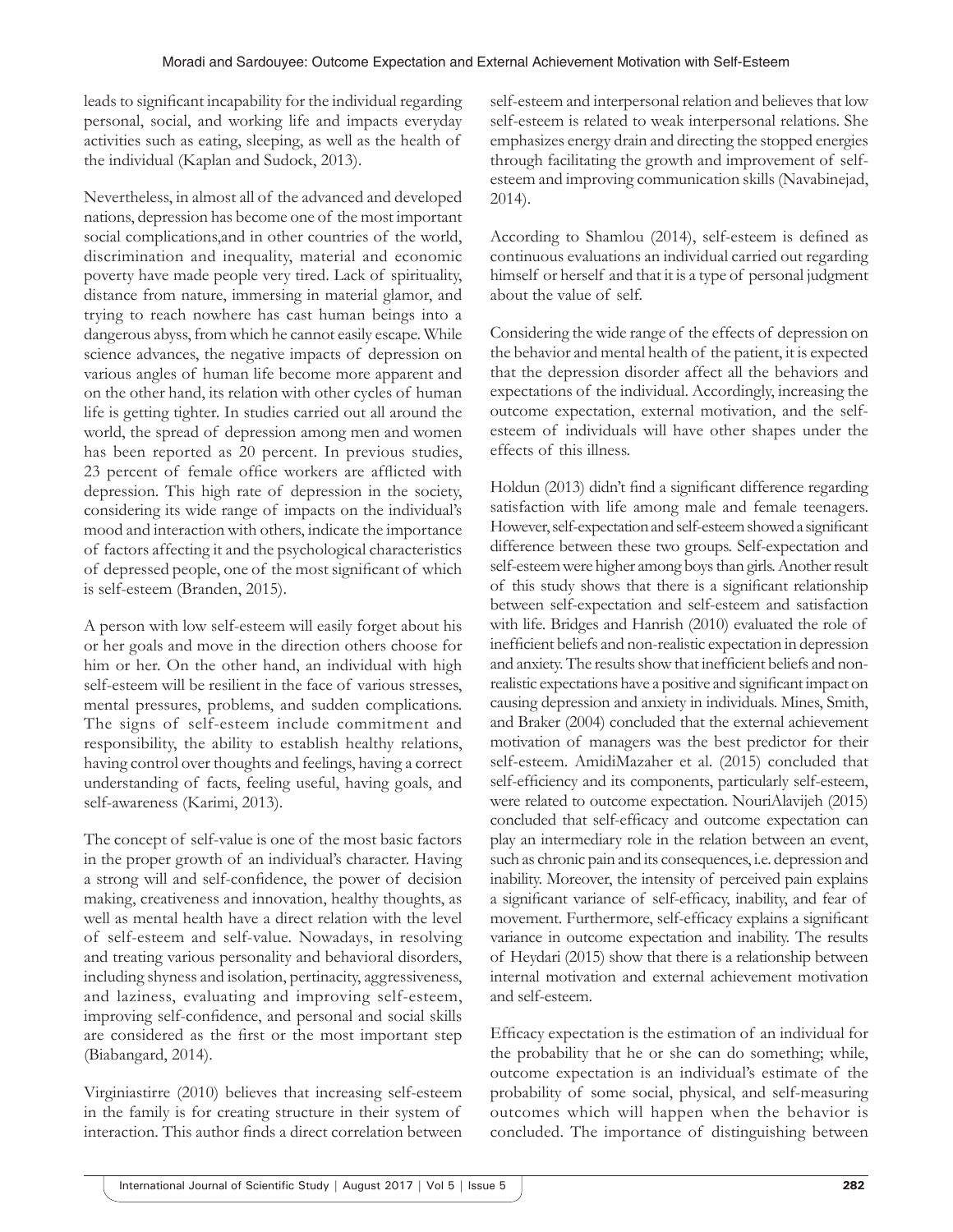efficiency expectation and outcome expectation is related to illuminating the fact that both types of expectations are independent causative factors for the beginning and continuation of behavior (John Marshal, Translated by SayedMuhammadi, 2015).

Outcome expectations are beliefs positing that profit and interests will follow a certain set of behaviors. The final choice of the individual will be determined by their beliefs and views on the probable outcomes of a behavior (Bihut et al., 2009).

In Bandura's socio-cognitive theory, outcome expectations are considered as direct predictors for behavior (Hans Onia et al., 2009). In fact, outcome expectation using motivators (positive outcomes) or negative outcomes (factors diminishing motivation) influence behavior (Bihut et al., 2009). The concept of outcome expectation is derived from expectation value theories and refers to the fact that behavior is the product of an individual's expectations for reaching a certain outcome or amount of value he or she allocates to that consequence.

The theory of expectation and value has been introduced by Alex et al. (1984) and Alex and Wigfield (1992) and they believe motivation is the product of an individual's beliefs about the probable consequences of behavior and the motivating value of those consequences. Based on this theory, people are motivated to do tasks which have valuable consequences and they will be less motivated to do tasks which have less valuable consequences. This theory is similar to the initial Atkinson (1964) model where the direct relationship between behavior and expectation and value constructs is emphasized. However, the most important difference between this theory and Atkinson's model is that here the expectations and values have a positive relationship and not a reversed one. Moreover, value has a broader meaning and includes attainment value (the personal importance of doing a task), internal value (pleasantness and interest in the subject), the utility value (the relationship between the task and the current and future goals of the person) and cost (the negative aspects of carrying out a task such as going through anxiety) (Kajbaf, 2013).

Motivation is a hypothetical construct used for describing internal or external forces, which creates will, direction, intensity, and stability of behavior. In fact, motivation is the main factor for trying and improving human beings' voluntary behaviors in order to reach goals. Studying motivation is a search for answering complex questions about the nature of human beings (Maleki et al., 2011).

According to Pantrich and Shunk (2002) motivation indicates what goals each individual will spend his or her talents to reach. Motivation, which includes the sum of conscious and unconscious mental activities of human beings, determines the will and the behavior of an individual and enforces and directs his or her behaviors. Moreover, the level of motivation leads to differences among the individuals. Based on the causes for doing or not doing something, motivation can be divided into internal and external motivation (Wolfolk, 2004).

External achievement motivation is a type of motivation which is very important in the field of psychology. It seems that external achievement motivation influences many behaviors, thoughts, and feeling including the selection of the type of activity, trying to pursue goals and perseverance in the face of failure (Yoo, 2002). The theory of external achievement motivation is based on the initial studies of Hope, Sears, McClelland, and Atkinson. This theory emphasizes the role of goals in the success and failure of the student (Glover, 2010).

According to Dessi and Ryan (1985), external motivation includes a set of behaviors which are originally influenced by completely external motivating factors; however, they have been internalized and have reached the level of selfadjustment, while based on the definition, they do not have internal motivation factors (Dessi, Questner, and Ryan, 1999). Based on this view, it is apparent that having motivation, as the driving force for behavior, paves the way for trying and perseverance to reach goals (Dessi et al., 1999).

Accordingly, it seems that considering the wide range of the influence of the depression disorder on various aspects of behavior, character, and views on life, negative outcome expectations will be higher in depressed individuals. Therefore, during the peak of the disease, self-esteem significantly decreases in these people. However, in this regard, external achievement motivation can act as a factor to prevent this trend and direct the individual towards higher self-esteem, and in turn, towards positive outcome expectation and overcoming the illness. Therefore, the problem the current study will try to resolve is whether there is a relationship between increasing outcome expectation and external achievement motivation with self-esteem in depressed patients or not.

# **METHODOLOGY**

Regarding the objectives, the current study is an applied one and regarding the methodology this is a correlativedescriptive study. The statistical population of the study includes all the 20 to 45-year old patients suffering from depression visiting healthcare centers and consultation centers from May 21, 2016 to October 22, 2016, which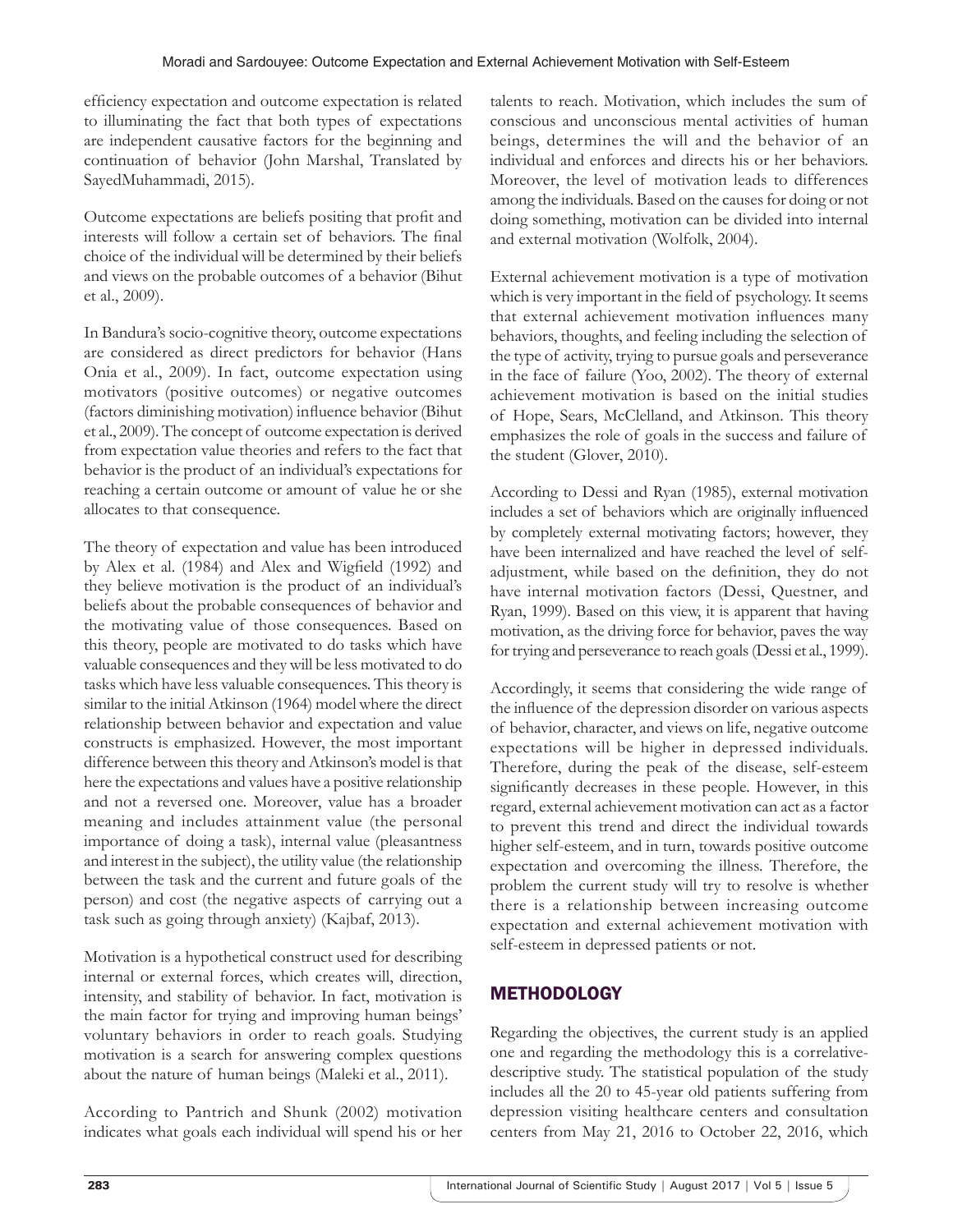adds up to 146 people. Using simple random sampling method and based on Morgan's table, 108 participants were selected as the sample of the study. The data gathering tools included the three following questionnaires: in order to measure outcome expectation, Riggs and Knight's Outcome Expectation Inventory (1994) was used, which has 8 questions based on 5-option Likert spectrum (completely disagree: 1; disagree: 2; not sure: 3; agree: 4; and completely agree: 5). In this questionnaire questions 4, 2, and 7 are scored in a reversed manner. Riggs and Knight believe the content validity of the questionnaire is acceptable and using Cronbach's Alpha, the reliability of the questionnaire is reported as 0.82. In Iran, ShafiNaderi et al. (2012) evaluated the validity of this questionnaire using factor analysis and concluded that it had a good validity, while its reliability was reported as 0.84. The reliability coefficient of the questionnaire in this study was 0.76. In order to measure external achievement motivation, we used Hermens External Achievement Motivation Questionnaire (1997). This questionnaire has 29 questions. In his study, Hermens used Cronbach's Alpha method to calculate the reliability of the educational achievement test. The calculated reliability coefficient was 0.84. Using the retest method, the same questionnaire was again given to the participants after three weeks. The obtained reliability coefficient was 0.86. The reliability of this questionnaire in the current study was 0.91. Self-esteem was measured using Cooper-Smith (1967) questionnaire which includes 58 items, describing feelings, beliefs, or reactions of an individual and the participant must answer the questions by marking one of the two available boxes (it is similar to me (yes), it isn't similar to me (no)) (Cooper-Smith, 1967). Edmonson et al. (2006) reported the internal consistency coefficient of 0.86 to 0.90 for Cooper-Smith self-esteem test. Cooper-Smith et al. (1990) reported the retest coefficient of 0.88 after five weeks and 0.70 after a year. Pourshafei (1991) reported a coefficient of 0.87 using the split method. Sabet (1996) and Nayebifard (2003) obtained a positive convergent validity between the Cooper-Smith test and ESI. The reliability coefficient of this questionnaire in the current study is 0.93. In order to evaluate the state of variables, we used descriptive measures such as mean and standard deviation and in order to evaluate the hypotheses of the study we used multi-variable linear regression and Pearson's correlation coefficient. The obtained data were analyzed using SPSS 20 software application.

## FINDINGS

Table 1 shows that the mean and standard deviation for outcome expectation among participants is  $27.29 \pm 6.07$ , for external achievement motivation, it is  $92.32 \pm 16.64$ , and for self-esteem, it is  $28.81 \pm 7.79$ .

#### **Evluating the Normalcy of the Variables**

The results for the normalcy test of the variables using Kolmogorov-Smirnov test show that significance of the variables is higher than the significance level of  $\alpha = 0.05$ . Therefore, the hypothesis H0, positing the normalcy of the data is not rejected. Hence, it can be said that the variables of the study have a normal distribution. Therefore, in order to test the hypotheses of the study we can use Pearson's correlation test and linear regression (Table 2).

#### INFERENTIAL FINDINGS

There is a relationship between outcome expectation and external achievement motivation and self-esteem among depressed patients.

The analysis of the data show that the correlation coefficients of Pearson's correlation test for outcome expectation and external achievement motivation with self-esteem are 0.376 and 0.433, respectively, with the value of  $-p$  (significance) equal to 0.001, which is smaller than the significance level of  $\alpha = 0.05$ . Therefore, outcome expectation and external achievement motivation have a direct and significant relationship with self-esteem (Table 3).

| <b>Variable</b>     | Mean  | <b>Standard deviation</b> |  |  |
|---------------------|-------|---------------------------|--|--|
| Outcome expectation | 27 29 | 6.07                      |  |  |
| External motivation | 92.32 | 16 64                     |  |  |
| Self-esteem         | 28.81 | 7 7 9                     |  |  |

#### **Table 2: Kolmogorov‑smirnov test for evaluating the normalcy of variables**

|                    | <b>Outcome</b><br>expectation | <b>External</b><br>motivation | Self-esteem |
|--------------------|-------------------------------|-------------------------------|-------------|
| Kolmogorov-Smirnov | 1.26                          | 1 27                          | 1.29        |
| Significance       | 0.075                         | 0.073                         | 0.072       |
| Number             | 108                           | 108                           | 108         |
| Normalcy           | Confirmed                     | Confirmed                     | Confirmed   |

#### **Table 3: Statistics of pearson's correlation test regarding the relationship between outcome expectation and external achievement motivation and self‑esteem among depressed patients**

|                                    | <b>Outcome</b><br>expectation | <b>External</b><br>achievement<br>motivation | Self-esteem |  |
|------------------------------------|-------------------------------|----------------------------------------------|-------------|--|
| Outcome expectation                |                               |                                              |             |  |
| External achievement<br>motivation | $0.751*$                      |                                              |             |  |
| Self-esteem                        | $0.376*$                      | $0.433*$                                     |             |  |
| *Significant at o or level         |                               |                                              |             |  |

ficant at 0.05 level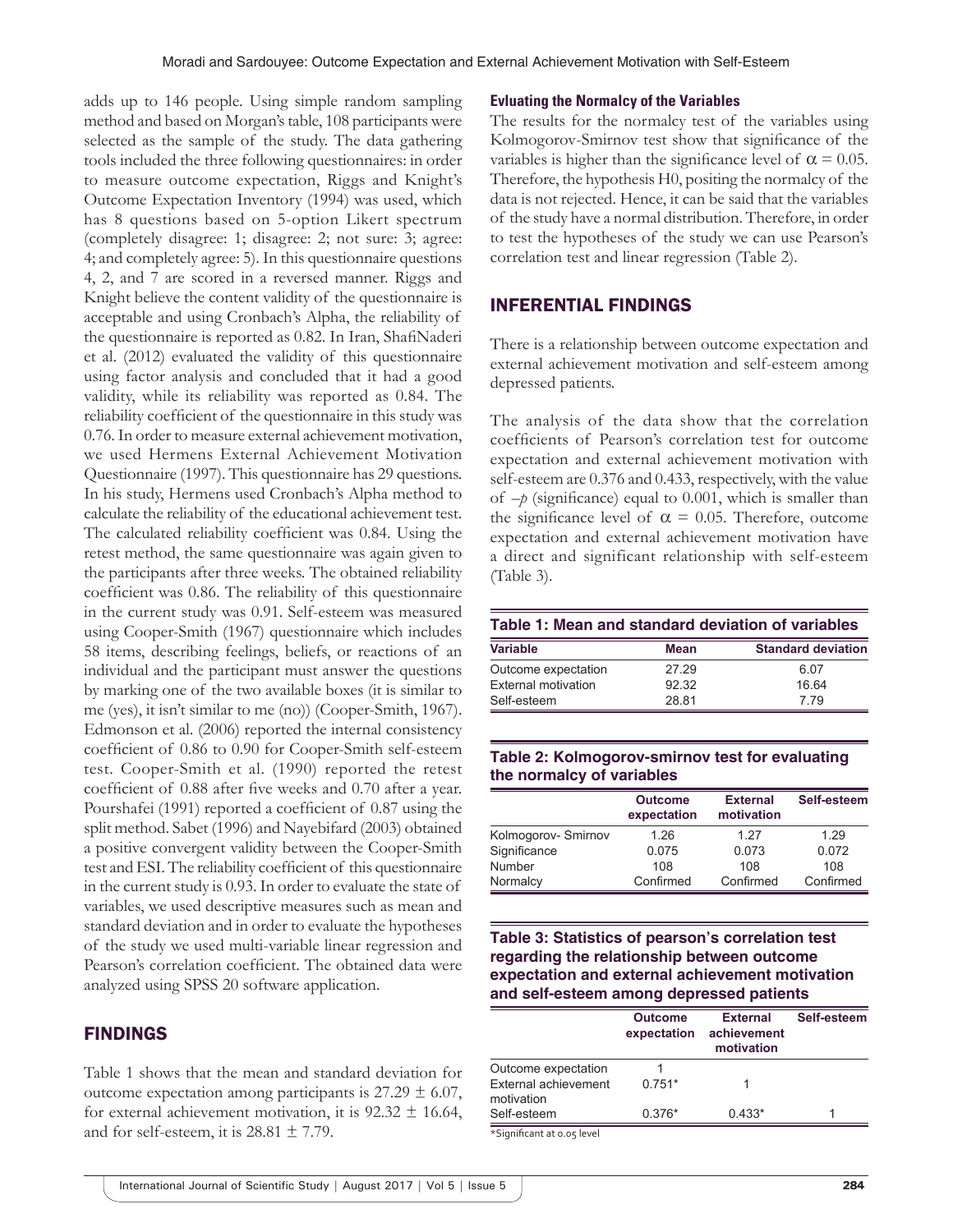Since the value of  $-p$  calculated by the test (0.001) is lower than the significance level of 0.05, at this level, H0 is rejected. Therefore, the linear regression model is significant. In other words, outcome expectation and external achievement motivation have a significant linear relation with self-esteem among depressed patients. The multiple regression coefficientis  $r = 0.44$ , indicating the simultaneous relations of outcome expectation and external achievement motivation and self-esteem among depressed patients. Also, since the significance level equals 0.001, which is smaller than  $\alpha = 0.05$ , this relation is significant. Since the value of  $R_{\text{adj}}^2$  (adjusted  $R^2$ ) equals 0.178, the outcome expectation and external achievement motivation together explain 0.178 of variance in the selfesteem of depressed patients (Table 4).

Moreover, considering the calculated value of –*p* in the regression model coefficient test  $H_0^2$ , is rejected at the  $0.05$ level. Considering the value of *t* which is 2.60 for external achievement motivation, the significance is 0.011, therefore, the self-esteem of depressed patients varies based on the level of their external achievement motivation. Considering the value of  $\beta$  which is 0.347 for external achievement motivation, the external achievement motivation can predict the self-esteem of depressed patients. However, this cannot be done using outcome expectation since its significance is higher than 0.05. Therefore, the most important predictor of self-esteem among depressed patients is external achievement motivation (Table 5).

## DISCUSSION & CONCLUSIONS

In this study, the relationship between outcome expectation and external achievement motivation and self-esteem among depressed patient was evaluated. The analysis of the data show that there is a significant linear relationship between outcome expectation and external achievement motivation and self-esteem among depressed patients. In other words, the higher the outcome expectation and external achievement motivation, the higher the self-esteem among depressed patients. These results are in line with the results of Holdun (2013) who showed the significant relationship between self-expectation and self-esteem and the results of AmidiMazaher et al. (2015) who showed the relationship between self-esteem and outcome expectation. Therefore, it can be said that when depressed patients expect a good reward in exchange for positive behaviors and activities, value good activities for themselves and the others. Believe that correct performance of personal and social activities is the surest way to reach growthand development, and believe that positive and good activities are not neglected, they will believe that they are valuable people who are capable of affecting their surroundings and the society at large. These people can confidently show themselves in group works and social activities and perform useful tasks. Moreover, the results of analyzing the hypotheses of the study are in line with the findings of Mines et al. (2004), who showed that the managers' external achievement motivation was the best predictor for their self-esteem, the findings of Standish and Gilson (2007), who showed that there was a positive relationship between self-esteem and internal motivation as well as external achievement motivation, the findings of Halemburg (2011), who showed that increased self-confidence and self-esteem were among the consequences of external and internal achievement motivation, the findings of Heydari (2015), who showed that there was a relationship between internal and external motivation and self-esteem, the findings of Maleki et al. (2011), who showed that reduced selfconfidence was among the important causes and results of external achievement motivation. Therefore, it can be said that when depressed patients carry out activities because of the external rewards, get positive and tangible feedback from others for their positive activities, and perform activities to attract the attention of others and be successful in doing so, the depressed people will feel that

**Table 4: Variance analysis of the regression model for the level of multiple relations of outcome expectation and external achievement motivation and self‑esteem among depressed patients**

| Source of variance | Sum of squares | Degree of freedom | <b>Average squares</b> |      | P2<br>`ad |       | Value of $-p$ |
|--------------------|----------------|-------------------|------------------------|------|-----------|-------|---------------|
| Regression         | 1275.23        |                   | 628.62                 | 0.44 | 0.178     | 12.59 | 0.000         |
| Remaining          | 5243.06        | 105               | 49.93                  |      |           |       |               |
| Total              | 6500.29        | 107               |                        |      |           |       |               |

**Table 5: Coefficients of the regression model for the relations between outcome expectation and external achievement motivation and self‑esteem among depressed patients**

| <b>Variable</b>                 | <b>Estimated B</b> | <b>Standard error</b> | Standard estimation of $\beta$ | Value of t | Value of $-p$ |
|---------------------------------|--------------------|-----------------------|--------------------------------|------------|---------------|
| Constant                        | 9.77               | 3.86                  |                                | 2.54       | 0.013         |
| Outcome expectation             | 0.15               | 0.17                  | 0.117                          | 0.88       | 0.381         |
| External achievement motivation | ა.162              | 0.062                 | 0.345                          | 2.6        | 0.011         |